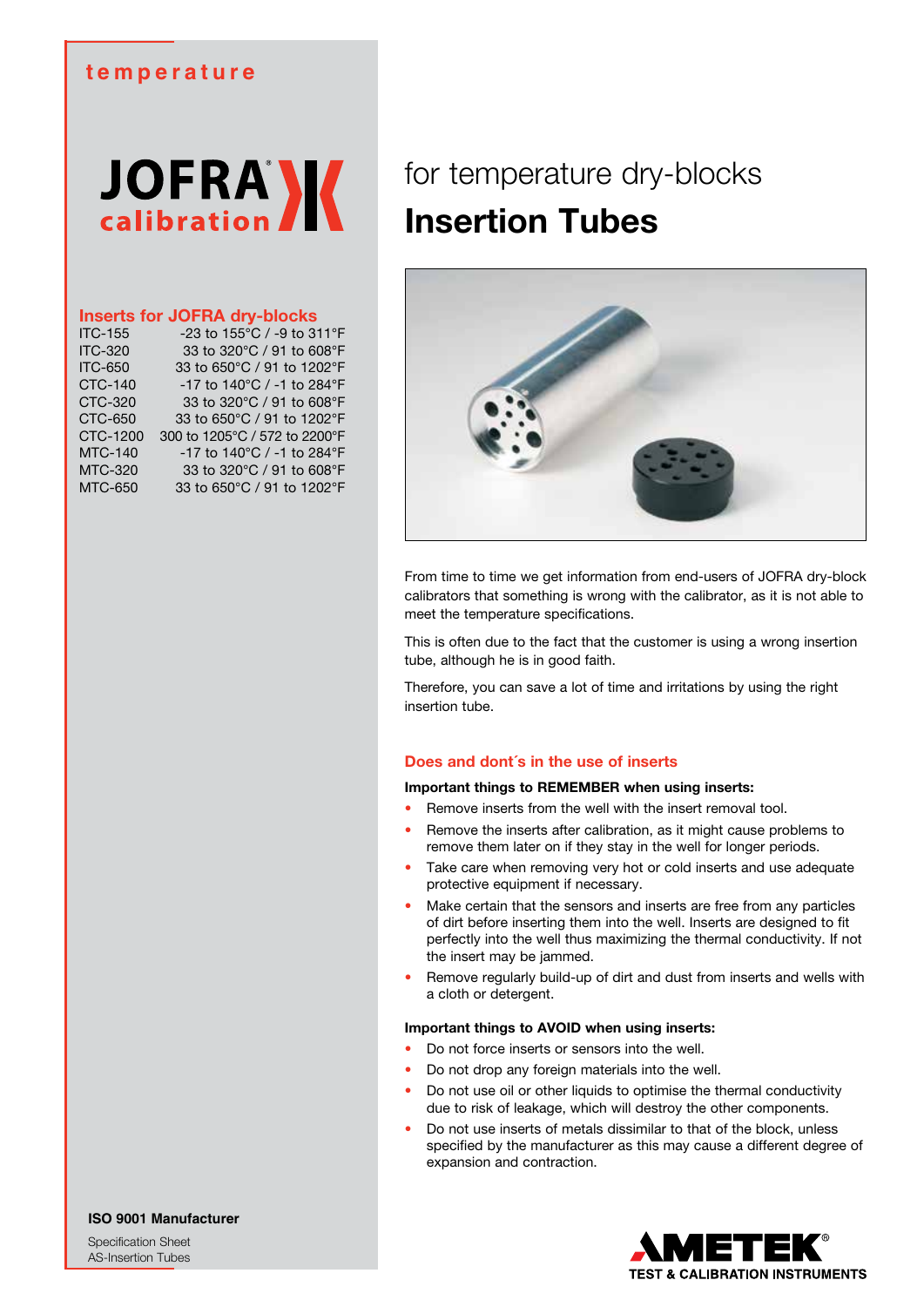

# USING INSERTS









### **Using inserts from other JOFRA calibrators**

Often customers believe that they can use inserts from other models of JOFRA temperature calibrators. Consequently, we get complaints about errrors in the temperature specifications.

Even if the diameter is right, the length might not be. In this case the insertion tube is too tall. This gives a heat flow out of the top of the well and the temperature uniformity will change dramatically.

# **Using inserts that are too small**

Using insertion tubes with diameters that are too small creates another problem. The heat transfer between the well and the insertion tube is insufficient, as the air around the tube has an insulating effect. This will make the temperature very unstable and unable to reach the set value.

This problem also applies to the use of 6 mm and 1/4 in (6.35 mm) sensor holes. Even though this combination may seem to match it gives a very poor heat transfer as the sensors do not have an even contact with the insertion tube.

# **Using inserts made of the "wrong" material**

Home-made inserts can be made in a very professional way with the correct lenght and size, but the material used for the inserts might cause problems and wrong results. If the specifications e.g. apply to a brass insert, it is not a good idea to use inserts made of aluminum or other materials due to the difference in conductivity.

To get the right result and to make the calibrator measure correctly, it is therefore extremely important to use the right material for the inserts.

# **Using inserts with too short sensor holes**

When drilling your own inserts it is a common mistake to make the sensor holes too short. Using this kind of insert may influence the temperature gradient, as the calibrator was originally calibrated at the bottom of the well.





### **Using inserts without using an insulation plug**

All JOFRA cooling temperature calibrators are delivered with an insulation plug, to be placed on top of the well. The design of this type of calibrators require such a device, and the calibrators have also been calibrated with the insulation plug.

There is a large heat flow out of the well, and if the plug is not used during calibration, it will cause problems reaching the set temperature of the calibrator.

# **Using inserts with the correct size, holes and material**

To avoid problems, waste of time and to get the optimum use of your calibrator we recommend that you use inserts from AMETEK Calibration Instruments as they follow our specifications.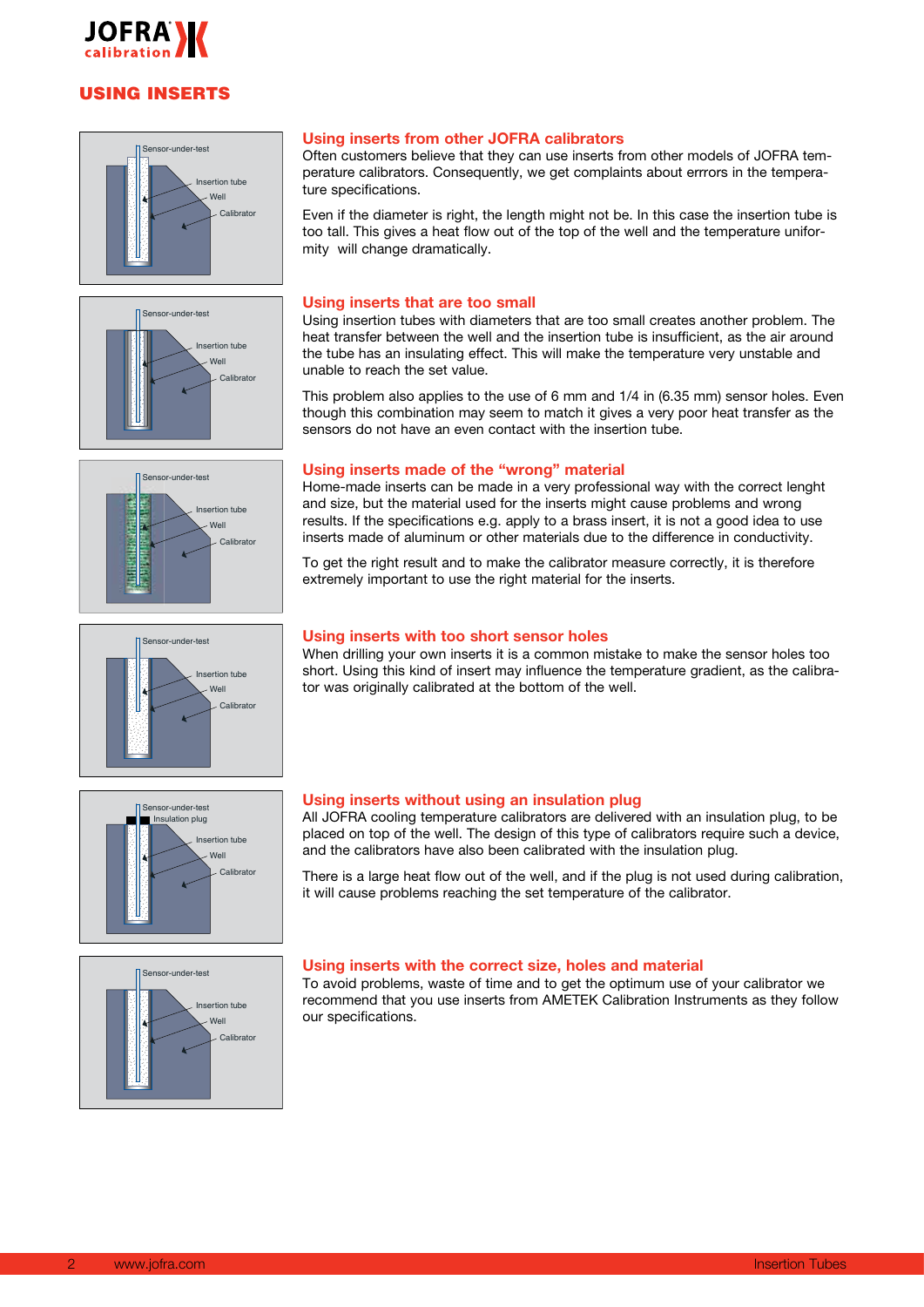

# PREDRILLED INSERTS FOR CTC AND MTC SERIES

Inserts for CTC-140 A and CTC-320 A/B are made of aluminum. Inserts for CTC-650 A/B are made of brass. Inserts for CTC-1200 A are made of high-temperature steel alloy. All specifications on hole sizes are referring to the outer diameter (OD) of the sensor-under-test.

| Inserts, undrilled           |                         |                    |               |                  |                  |                         |  |  |  |  |
|------------------------------|-------------------------|--------------------|---------------|------------------|------------------|-------------------------|--|--|--|--|
|                              |                         | <b>Instruments</b> |               |                  |                  |                         |  |  |  |  |
| l Inserts                    | $ $ CTC/MTC-140 A $^2 $ | CTC/MTC-320 A      | CTC/MTC-650 A | <b>CTC-320 B</b> | <b>CTC-650 B</b> | CTC-1200 A <sup>4</sup> |  |  |  |  |
| 5-pack, undrilled<br>inserts | 60F448                  | 100175             | 100194        | 60F356           | 60F420           | 124403                  |  |  |  |  |
| Undrilled<br>insulation plug | 123937                  | N/A                | N/A           | N/A              | N/A              | see below 4             |  |  |  |  |

**Spare part no. for predrilled inserts - metric (mm) Instruments Probe diameter Insert code <sup>1</sup> CTC/MTC-140 A 2 CTC/MTC-320 A CTC/MTC-650 A CTC-320 B CTC-650 B 3 mm 003** 123428 123436 123444 N/A N/A 124503 **4 mm 004** 60F451 100177 100196 60F359 60F423 124406 **5 mm 005** 123429 123437 123445 123452 123460 124504 **6 mm 006** 60F453 100179 100198 60F361 60F425 124407 **7 mm 007** 123430 123438 122516 123453 123461 124505 **8 mm** | 008 | 105185 | 100182 | 100201 | 105190 | 105195 | 124506 | 124518 **9 mm 009** 105186 100183 100202 105191 105196 124507 **10 mm 010** 105187 100185 105188 105192 105197 124508 **11 mm 011** 123431 100188 100204 105193 105198 124509 **12 mm 012** 123432 100186 100206 105194 105199 124510 124414 **13 mm 013** 123433 60F339 105189 123454 123462 N/A **14 mm 014** N/A 100190 100208 123455 123463 N/A **15 mm 015** N/A 100191 100209 123456 123464 N/A **16 mm 016** N/A 123439 123446 123457 123465 N/A **18 mm 018** N/A 123440 122517 123458 123466 N/A **20 mm 020** N/A 123441 122518 123459 123467 N/A **Package of the above inserts** | 124679 | 124681 | 124685 | 124683 | 124687 | 124689 **Multi-hole type 1 M01** 123479 **3** 123475 123476 N/A N/A N/A N/A

| Spare part no. for predrilled inserts - imperial (inch) |                   |            |                 |          |                    |                  |                |                           |  |
|---------------------------------------------------------|-------------------|------------|-----------------|----------|--------------------|------------------|----------------|---------------------------|--|
|                                                         |                   |            |                 |          | <b>Instruments</b> |                  |                |                           |  |
|                                                         | <b>Insert</b>     | CTC/MTC-   | <b>CTC/MTC-</b> | CTC/MTC- |                    |                  |                | CTC-1200 A 4              |  |
| Probe diameter                                          | code <sup>1</sup> | 140 A $^2$ | 320 A           | 650 A    | <b>CTC-320 B</b>   | <b>CTC-650 B</b> | <b>Inserts</b> | <b>Insulatic</b><br>plugs |  |
| $1/8$ in                                                | 125               | 60F450     | 100176          | 100195   | 60F358             | 60F422           | 124511         | 124415                    |  |
| 3/16 in                                                 | 187               | 60F452     | 100178          | 100197   | 60F360             | 60F424           | 124512         |                           |  |
| $1/4$ in                                                | 250               | 60F454     | 100180          | 100199   | 60F362             | 60F426           | 124404         | 124416                    |  |
| 5/16 in                                                 | 312               | 60F456     | 100181          | 100200   | 60F364             | 60F428           | 124513         | 124518                    |  |
| $3/8$ in                                                | 375               | 60F458     | 100184          | 100203   | 60F366             | 60F430           | 124514         | 124519                    |  |
| 7/16 in                                                 | 437               | 60F460     | 100187          | 100205   | 60F368             | 60F432           | 124515         |                           |  |
| $1/2$ in                                                | 500               | 60F462     | 100189          | 100207   | 60F370             | 60F434           | 124405         | 124414                    |  |
| $9/16$ in                                               | 562               | 60F464     | 60F344          | 60F408   | 60F372             | 60F436           | N/A            |                           |  |
| $5/8$ in                                                | 625               | 60F466     | 100192          | 100210   | 60F374             | 60F438           | N/A            |                           |  |
| 11/16 in                                                | 688               | N/A        | 60F348          | 60F412   | 60F376             | 60F440           | N/A            |                           |  |
| $3/4$ in                                                | 750               | N/A        | 100193          | 100211   | 60F378             | 60F442           | N/A            |                           |  |
| 13/16 in                                                | 813               | N/A        | 60F352          | 60F416   | 105184             | 60F444           | N/A            | N/A                       |  |
| $7/8$ in                                                | 875               | N/A        | 60F354          | 60F418   | 60F377             | 60F446           | N/A            |                           |  |
| Package of the above inserts                            |                   | 124680     | 124682          | 124686   | 124684             | 124688           | 124690         |                           |  |
| Multi-hole type 2                                       | <b>M02</b>        | 123480 3   | 123477          | 123478   | N/A                | N/A              | N/A            |                           |  |

Note 1: Use the insert code, when ordered as the standard insert together with a new calibrator. Note 2: CTC-140 A only: Remember to use matching insulation plugs. Note 3: CTC-140 A only: All multi-hole inserts are delivered with a matching insulation plug.

Note 4: CTC-1200 A only: Remember to order matching insulation plugs.





**JOFRAM** 







**Undrilled inserts (CTC-1200 A)**



**Multi-hole type 1 (CTC/MTC-140 A)**



**Multi-hole type 1 (CTC/MTC-320 A / 650 A)**



**3/8**

**1/8 3/16 Multi-hole type 2 (CTC/MTC-320 A / 650 A) 1/4**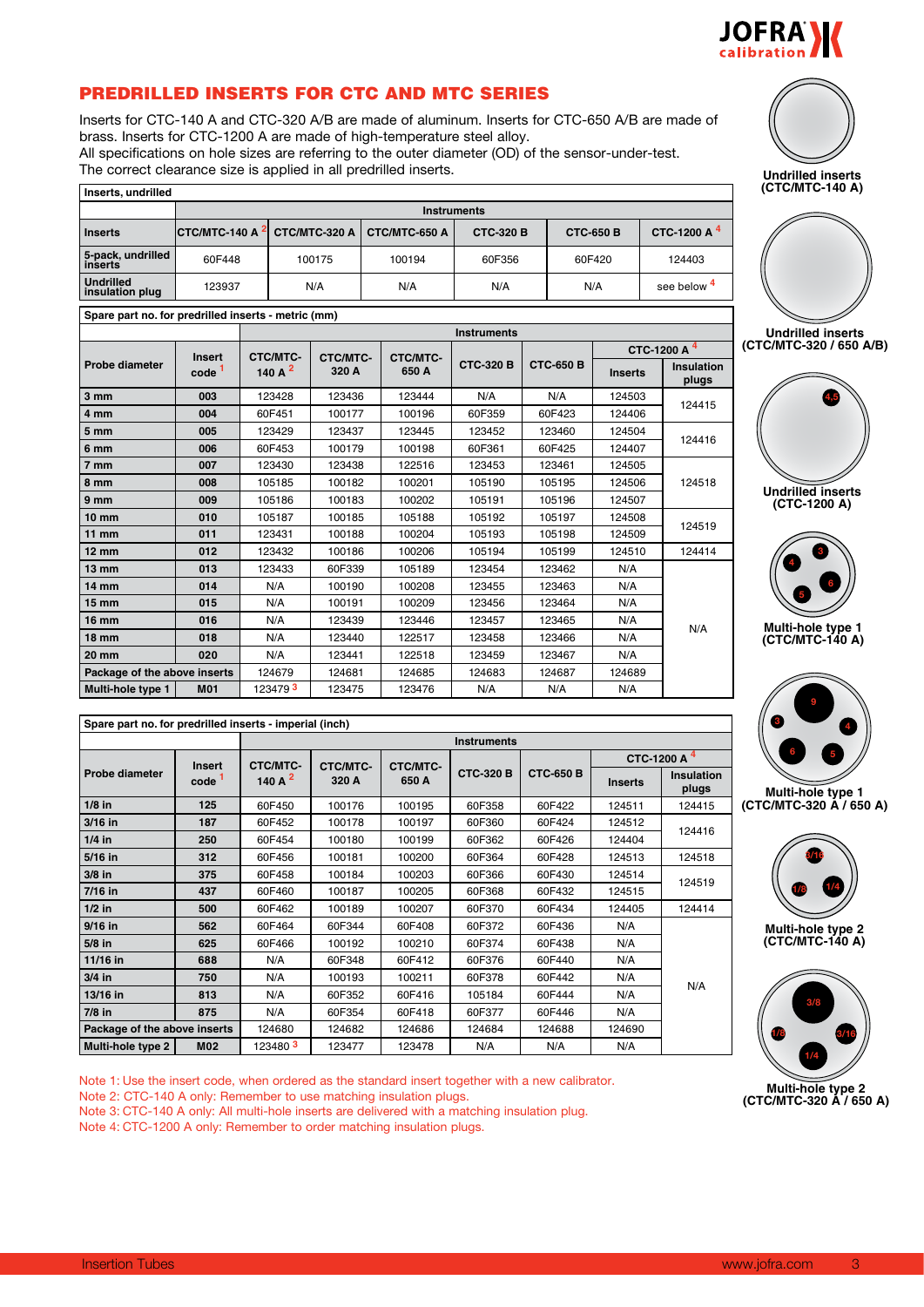

# PREDRILLED INSERTS FOR ATC AND ITC SERIES - 4 MM REFERENCE HOLE

JOFRA dry-block insert compatibility and materials: ATC-320 = ATC-650 = ITC-320 = ITC-650 (made of brass)  $ATC-125 = ATC-155 = ATC-156$  (made of aluminum) ATC-157 = ITC-155 (made of aluminum) All specifications on hole sizes are referring to the outer diameter (OD) of the sensor-under-test. The correct clearance size is applied in all predrilled inserts.

**Spare part no. for predrilled inserts with 4 mm reference hole Instruments Probe diameter** | **Insert code code 1 ATC-125 A/B ATC-155/156 A/B ATC-157 A/B ATC-320/650 A/B ITC-320/650 A ITC-155 A 3 mm** | 003 | 105623 | 105623 | 123270 | 105622 | 123270 **4 mm** 004 105625 105625 123271 105624 123271 **5 mm** | 005 | 105627 | 105627 | 123272 | 105626 | 123272 **6 mm** 006 105629 105629 123273 105628 123273 **7 mm** | 007 | 105631 | 103274 | 105630 | 123274 **8 mm** | 008 | 105633 | 123275 105632 123275 **9 mm** | 009 | 105635 | 105635 | 123276 105634 | 123276 **10 mm** 010 105637 105637 123277 105636 123277 **11 mm** | 011 | 105639 | 105639 | 123278 123278 **12 mm** 012 105641 105641 123299 **2** 105640 123299 **2 13 mm** 013 105643 105643 123300 **2** 105642 123300 **2 14 mm** 014 105645 105645 N/A 105644 N/A **15 mm** 015 105647 105647 N/A 105646 N/A **16 mm** 016 105649 105649 N/A 105648 N/A **Package of the above inserts**  $\begin{vmatrix} 1 & 124697 & 124697 \end{vmatrix}$  124699 124701 124699 **Set of insulation plugs for 4 mm reference hole** - | 126234 | 105810 | 123374 | N/A | N/A



**(ATC-157 A/B and ITC-155 A)**



**(ATC-125/155/156/320/650 A/B and ITC-320/650 A)**

| Spare part no. for predrilled inserts with 4 mm reference hole |                          |                    |                    |                    |                                         |                  |  |  |  |  |
|----------------------------------------------------------------|--------------------------|--------------------|--------------------|--------------------|-----------------------------------------|------------------|--|--|--|--|
|                                                                |                          |                    | <b>Instruments</b> |                    |                                         |                  |  |  |  |  |
| Probe diameter                                                 | <b>Insert</b><br>code 1  | <b>ATC-125 A/B</b> | ATC-155/156<br>A/B | <b>ATC-157 A/B</b> | ATC-320/650 A/B<br><b>ITC-320/650 A</b> | <b>ITC-155 A</b> |  |  |  |  |
| $1/8$ in                                                       | 125                      | 105677             | 105677             | 123279             | 105676                                  | 123279           |  |  |  |  |
| $3/16$ in                                                      | 187                      | 105679             | 105679             | 123280             | 105678                                  | 123280           |  |  |  |  |
| $1/4$ in                                                       | 250                      | 105681             | 105681             | 123281             | 105680                                  | 123281           |  |  |  |  |
| 5/16 in                                                        | 312                      | 105683             | 105683             | 123282             | 105682                                  | 123282           |  |  |  |  |
| $3/8$ in                                                       | 375                      | 105685             | 105685             | 123283             | 105684                                  | 123283           |  |  |  |  |
| $7/16$ in                                                      | 437                      | 105687             | 105687             | 123301 2           | 105686                                  | 1233012          |  |  |  |  |
| $1/2$ in                                                       | 500                      | 105689             | 105689             | 123302 2           | 105688                                  | 123302 2         |  |  |  |  |
| $9/16$ in                                                      | 562                      | 105691             | 105691             | N/A                | 105690                                  | N/A              |  |  |  |  |
| 5/8 in                                                         | 625                      | 105693             | 105693             | N/A                | 105692                                  | N/A              |  |  |  |  |
| Package of the<br>above inserts                                |                          | 124698             | 124698             | 124700             | 124702                                  | 124700           |  |  |  |  |
| Set of insulation<br>plugs for 4 mm<br>reference hole          | $\overline{\phantom{0}}$ | 126234             | 105810             | 123374             | N/A                                     | N/A              |  |  |  |  |

*ATC-series*

Note: All inserts (metric and inches) are supplied with a hole for the 4 mm OD reference sensor. Note 1: Use the insert code, when ordered as the standard insert together with a new calibrator. Note 2: ATC-157 / ITC-155: 12 mm, 13 mm, 7/16 in and 1/2 in inserts are delivered without the 4 mm reference hole, but supplied with a matching insulation plug.

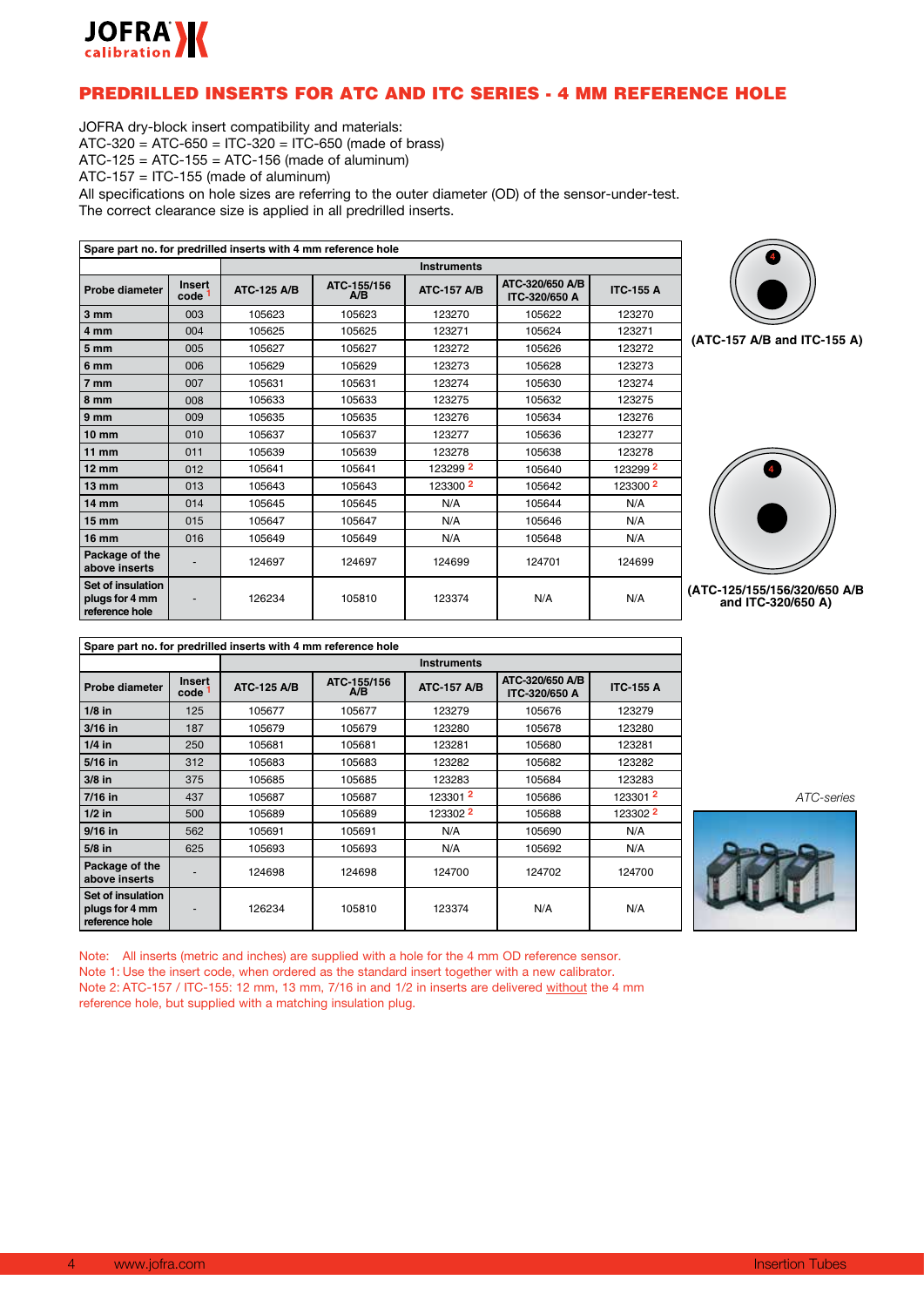

# PREDRILLED INSERTS FOR ATC AND ITC SERIES - 1/4 INCH REFERENCE HOLE

| Spare part no. for predrilled inserts with 1/4 in (6.35 mm) reference hole |                                    |                    |                    |                     |                                  |                     |  |  |  |
|----------------------------------------------------------------------------|------------------------------------|--------------------|--------------------|---------------------|----------------------------------|---------------------|--|--|--|
|                                                                            |                                    |                    | <b>Instruments</b> |                     |                                  |                     |  |  |  |
| Probe diameter                                                             | <b>Insert</b><br>code <sup>1</sup> | <b>ATC-125 A/B</b> | ATC-155/156<br>A/B | <b>ATC-157 A/B</b>  | ATC-320/650 A/B<br>ITC-320/650 A | <b>ITC-155 A</b>    |  |  |  |
| 3 mm                                                                       | 803                                | 125260             | 125260             | 125290              | 125259                           | 125290              |  |  |  |
| 4 mm                                                                       | 804                                | 125262             | 125262             | 125291              | 125261                           | 125291              |  |  |  |
| 5 <sub>mm</sub>                                                            | 805                                | 125264             | 125264             | 125292              | 125263                           | 125292              |  |  |  |
| 6 <sub>mm</sub>                                                            | 806                                | 125266             | 125266             | 125293              | 125265                           | 125293              |  |  |  |
| 7 mm                                                                       | 807                                | 125268             | 125268             | 125294              | 125267                           | 125294              |  |  |  |
| 8 mm                                                                       | 808                                | 125270             | 125270             | 125295              | 125269                           | 125295              |  |  |  |
| 9 <sub>mm</sub>                                                            | 809                                | 125272             | 125272             | N/A                 | 125271                           | N/A                 |  |  |  |
| $10 \text{ mm}$                                                            | 810                                | 125274             | 125274             | N/A                 | 125273                           | N/A                 |  |  |  |
| $11$ mm                                                                    | 811                                | 125278             | 125278             | N/A                 | 125277                           | N/A                 |  |  |  |
| $12 \text{ mm}$                                                            | 812                                | 125280             | 125280             | 123299 2            | 125279                           | 123299 2            |  |  |  |
| $13 \text{ mm}$                                                            | 813                                | 125282             | 125282             | 123300 <sup>2</sup> | 125281                           | 123300 <sup>2</sup> |  |  |  |
| $14 \text{ mm}$                                                            | 814                                | 125284             | 125284             | N/A                 | 125283                           | N/A                 |  |  |  |
| $15 \text{ mm}$                                                            | 815                                | 125286             | 125286             | N/A                 | 125285                           | N/A                 |  |  |  |
| Package of the<br>above inserts                                            |                                    | 125389             | 125389             | 125387              | 125388                           | 125387              |  |  |  |
| Set of insulation<br>plugs for 1/4 in.<br>reference hole                   |                                    | 126240             | 125511             | 125510              | N/A                              | N/A                 |  |  |  |





**(ATC-125/155/156/320/650 A/B and ITC-320/650 A)**

| Spare part no. for predrilled inserts with 1/4 in (6.35 mm) reference hole |                             |                    |                    |                    |                                  |                  |  |  |  |
|----------------------------------------------------------------------------|-----------------------------|--------------------|--------------------|--------------------|----------------------------------|------------------|--|--|--|
|                                                                            |                             |                    | <b>Instruments</b> |                    |                                  |                  |  |  |  |
| Probe diameter                                                             | Insert<br>code <sup>1</sup> | <b>ATC-125 A/B</b> | ATC-155/156<br>A/B | <b>ATC-157 A/B</b> | ATC-320/650 A/B<br>ITC-320/650 A | <b>ITC-155 A</b> |  |  |  |
| $1/8$ in                                                                   | 901                         | 125297             | 125297             | 125314             | 125296                           | 125314           |  |  |  |
| 3/16 in                                                                    | 902                         | 125299             | 125299             | 125315             | 125298                           | 125315           |  |  |  |
| $1/4$ in                                                                   | 903                         | 125301             | 125301             | 125316             | 125300                           | 125316           |  |  |  |
| 5/16 in                                                                    | 904                         | 125304             | 125304             | 125317             | 125303                           | 125317           |  |  |  |
| $3/8$ in                                                                   | 905                         | 125306             | 125306             | N/A                | 125305                           | N/A              |  |  |  |
| $7/16$ in                                                                  | 906                         | 125308             | 125308             | 1233012            | 125307                           | 1233012          |  |  |  |
| $1/2$ in                                                                   | 907                         | 125310             | 125310             | 123302 2           | 125309                           | 123302 2         |  |  |  |
| $9/16$ in                                                                  | 908                         | 125312             | 125312             | N/A                | 125311                           | N/A              |  |  |  |
| Package of the<br>above inserts                                            |                             | 125392             | 125392             | 125390             | 125391                           | 125390           |  |  |  |
| Set of insulation<br>plugs for 1/4 in.<br>reference hole                   |                             | 126240             | 125511             | 125510             | N/A                              | N/A              |  |  |  |

*ITC-series*



Note: All inserts (metric and inches) are supplied with a hole for the 4 mm OD reference sensor. Note 1: Use the insert code, when ordered as the standard insert together with a new calibrator. Note 2: ATC-157 / ITC-155: 12 mm, 13 mm, 7/16 in and 1/2 in inserts are delivered without the 4 mm reference hole, but supplied with a matching insulation plug.

# UNDRILLED INSERTS FOR ATC AND ITC SERIES

|                                                                            | <b>Instruments</b> |                    |                                          |                                        |                    |                    |  |  |
|----------------------------------------------------------------------------|--------------------|--------------------|------------------------------------------|----------------------------------------|--------------------|--------------------|--|--|
| Inserts                                                                    | <b>ATC-125 A/B</b> | ATC-155/156<br>A/B | <b>ATC-157 A/B /</b><br><b>ITC-155 A</b> | ATC-320/650<br>A/B / ITC-<br>320/650 A | <b>ATC-140 A/B</b> | <b>ATC-250 A/B</b> |  |  |
| 5-pack, undrilled inserts                                                  | 122720             | 122720             | 123286                                   | 122719                                 | N/A                | N/A                |  |  |
| 5-pack, undrilled inserts<br>with a 4 mm hole for the<br>reference probe   | 122722             | 122722             | 123285                                   | 122721                                 | N/A                | N/A                |  |  |
| 5-pack, undrilled inserts<br>with a 1/4 in hole for the<br>reference probe | 125288             | 125288             | 125313                                   | 125287                                 | N/A                | N/A                |  |  |
| One undrilled insert                                                       | N/A                | N/A                | N/A                                      | N/A                                    | 124899             | 124891             |  |  |
| <b>Undrilled insulation plug</b>                                           | 126040             | 122781             | 123304                                   | N/A                                    | N/A                | N/A                |  |  |



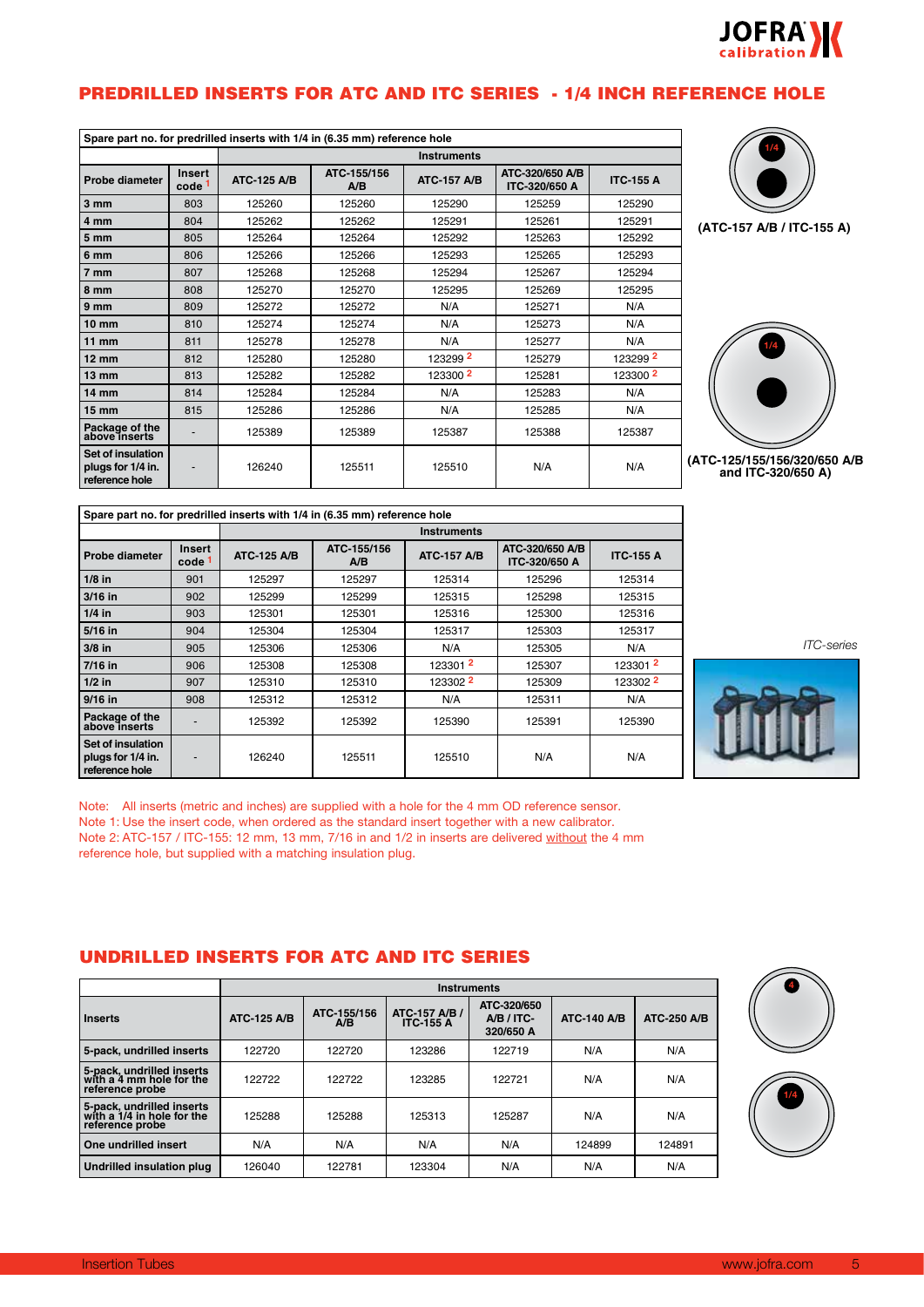

# MULTI-HOLE INSERTS FOR ATC AND ITC SERIES - METRIC (MM)



**Multi-hole M01 (ATC-140/250 A/B)**





**Multi-hole M01 (ATC-157 A/B / ITC-155 A) (ATC-157 A/B / ITC-155 A)**



**Multi-hole M02**



**Multi-hole M03 (ATC-157 A/B / ITC-155 A)**



**Multi-hole M07 (ATC-157 A/B / ITC-155 A)**



**Multi-hole M08 (ATC-157 A/B / ITC-155 A)**



**Multi-hole M01 (ATC-125 A/B)**



**Multi-hole M02 (ATC-125 A/B)**



**Multi-hole M03 (ATC-125 A/B)**



**Multi-hole M04 (ATC-125 A/B)**



**Multi-hole M01 (ATC-156/320/650 A/B / ITC-320/650 A)**



**Multi-hole M02 (ATC-156/320/650 A/B / ITC-320/650 A)**



**Multi-hole M03 (ATC-156/320/650 A/B / ITC-320/650 A)**



**Multi-hole M04 (ATC-156/320/650 A/B / ITC-320/650 A)**

| Spare part no. for multi-hole inserts - metric (mm) |                    |                    |                                   |                                  |                    |                    |  |  |  |
|-----------------------------------------------------|--------------------|--------------------|-----------------------------------|----------------------------------|--------------------|--------------------|--|--|--|
|                                                     |                    | <b>Instruments</b> |                                   |                                  |                    |                    |  |  |  |
| Insert code 1                                       | <b>ATC-125 A/B</b> | ATC-155/156 A/B    | ATC-157 A/B /<br><b>ITC-155 A</b> | ATC-320/650 A/B<br>ITC-320/650 A | <b>ATC-140 A/B</b> | <b>ATC-250 A/B</b> |  |  |  |
| <b>M01</b>                                          | 126272             | 122751             | 123294                            | 122750                           | 124897             | 124889             |  |  |  |
| <b>M02</b>                                          | 126273             | 122753             | 123295                            | 122752                           | N/A                | N/A                |  |  |  |
| <b>M03</b>                                          | 126274             | 122755             | 123296                            | 122754                           | N/A                | N/A                |  |  |  |
| <b>M04</b>                                          | 126275             | 122757             | N/A                               | 122756                           | N/A                | N/A                |  |  |  |
| <b>M06</b>                                          | N/A                | N/A                | 125377                            | N/A                              | N/A                | N/A                |  |  |  |
| <b>M07</b>                                          | N/A                | N/A                | 125378                            | N/A                              | N/A                | N/A                |  |  |  |
| <b>M08</b>                                          | N/A                | N/A                | 125379                            | N/A                              | N/A                | N/A                |  |  |  |

Note: All multi-hole inserts (metric and inches) for ATC-125/140/156/157 and ITC-155 are supplied with a matching insulation plug. Note: Remember to use matching insulation plugs.

Note 1: Use the insert code, when ordered as the standard insert together with a new calibrator.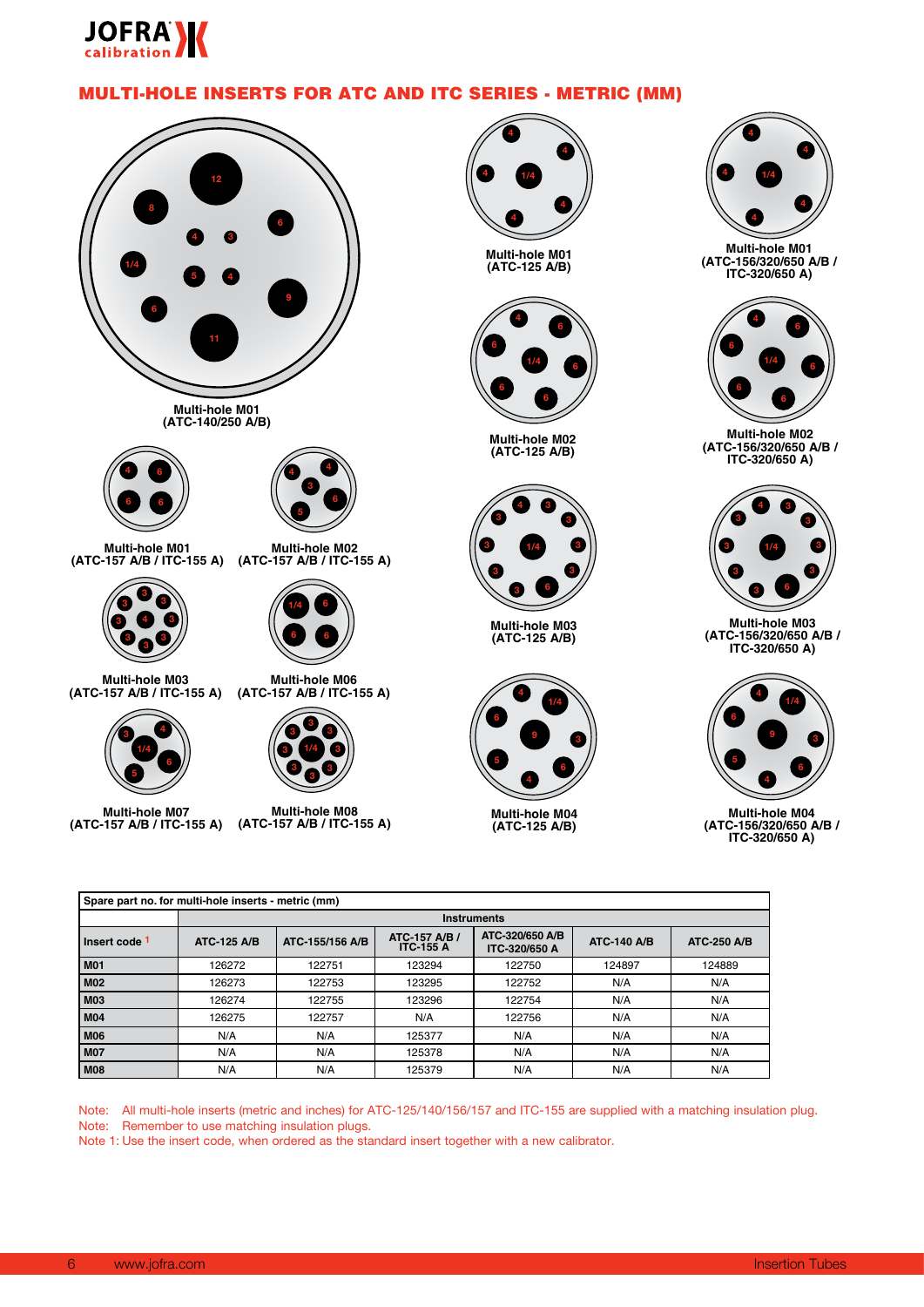

# MULTI-HOLE INSERTS FOR ATC AND ITC SERIES - IMPERIAL (INCH)



**Multi-hole M04 (ATC-157 A/B / ITC-155 A)**



**(ATC-157 A/B / ITC-155 A)**

**Multi-hole M09 (ATC-157 A/B / ITC-155 A) Multi-hole M05**

**3/16 1/4** **1/8**

**1/8**

**1/4**



**(ATC-125 A/B)**



**1/4 1/4 1/4 1/4 4 1/4**

**Multi-hole M05 (ATC-156/320/650 A/B / ITC-320/650 A)**



**Multi-hole M06 (ATC-156/320/650 A/B / ITC-320/650 A)**

| Spare part no. for multi-hole inserts - imperial (inch) |                    |                 |                                         |                                         |                    |                    |  |  |
|---------------------------------------------------------|--------------------|-----------------|-----------------------------------------|-----------------------------------------|--------------------|--------------------|--|--|
|                                                         | <b>Instruments</b> |                 |                                         |                                         |                    |                    |  |  |
| Insert code 1                                           | <b>ATC-125 A/B</b> | ATC-155/156 A/B | <b>ATC-157 A/B/</b><br><b>ITC-155 A</b> | ATC-320/650 A/B<br><b>ITC-320/650 A</b> | <b>ATC-140 A/B</b> | <b>ATC-250 A/B</b> |  |  |
| <b>M02</b>                                              | N/A                | N/A             | N/A                                     | N/A                                     | 124898             | 124890             |  |  |
| <b>M04</b>                                              | N/A                | N/A             | 123297                                  | N/A                                     | N/A                | N/A                |  |  |
| <b>M05</b>                                              | 126276             | 122759          | 123298                                  | 122758                                  | N/A                | N/A                |  |  |
| <b>M06</b>                                              | 126277             | 122761          | N/A                                     | 122760                                  | N/A                | N/A                |  |  |
| <b>M09</b>                                              | N/A                | N/A             | 125380                                  | N/A                                     | N/A                | N/A                |  |  |

Note: All multi-hole inserts (metric and inches) for ATC-125/140/156/157 and ITC-155 are supplied with a matching insulation plug. Note: Remember to use matching insulation plugs.

Note 1: Use the insert code, when ordered as the standard insert together with a new calibrator.